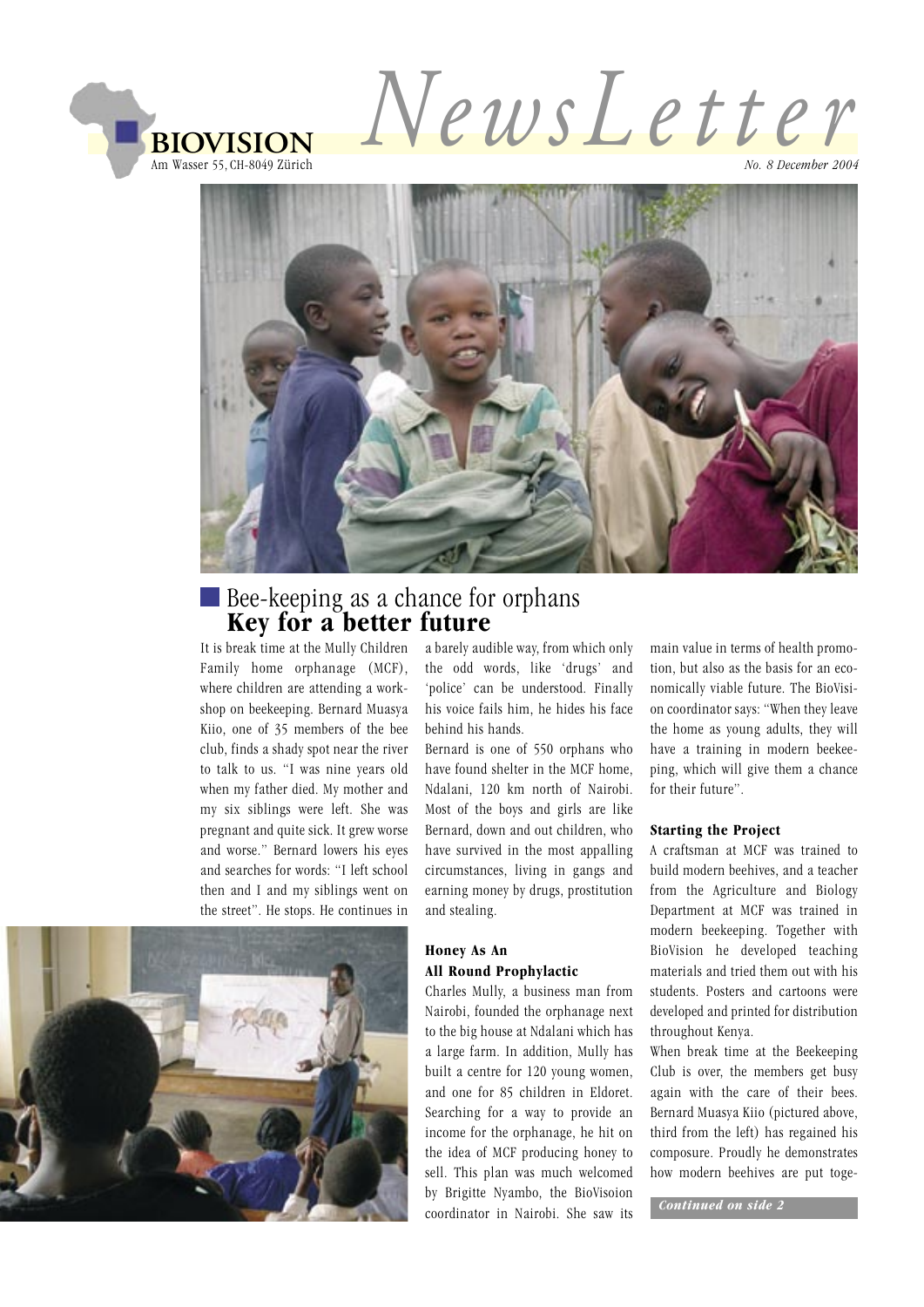#### **Editorial**



*"Mother give honey to your child", is a wise saying in Africa. And in Africa honey is regarded as more than just a delicious spread. Dissolved in tea it is the poor people's medicine. However, although it does not cure many illnesses, it is still an important all round aid to health. There is a great demand for honey. An African honey producer can make his/her living without owning land, an oxen or seeds. For landless farmers and people living in dry areas this provides a real chance.*

*In Africa, beekeepers traditionally evict the bees with smoke. These useful insects often die in the fire, the honey tastes of smoke and the fire causes terrible damage.* 

*All this can be helped by gentle modernisation. BioVision promotes modern beekeeping with an environmentally friendly and sustainable use of natural resources. This enables income generation, enabling the survival of a destitute rural population.*

*Many thanks for your support!*

*Dr. Hans Rudolf Herren President of BioVision*

 *Continued from side 1*

ther. Bernard would very much like to become a doctor, however even as a professional bee keeper he will still be able to earn his living.

*BioVision Project No. 5207-01*

*The traditional way to gather honey is to evict the bees from the hives by smoking them out. This often results in devastating fires. This happened in Agamsa, Ethiopia, where nearly a whole village was burned down last March.* 









## **Beekeeping Gently Modernised**

The traditional beehive in Africa is a hollowed out trunk, where the bees build their honeycombs. The honey from these combs contains little honey but a lot of wax and dead grubs all mixed together. To harvest the honey, the bees are traditionally chased away by smoke. This often kills the bees and starts bush fires. The honey also tastes of smoke.

BioVision promotes a gentler way of beekeeping and better honey production. Local craftsmen build wooden hives called 'Langstroth Hives'. These contain wooden frames with wire netting stretched over them. The bees build their combs on the frames. To harvest the honey the frames are taken out and spun in a centrifuge. They can then be reinserted into the hives. The bees are not disturbed, the income from the honey is considerably increased, and the quality of the honey is improved.

> *BioVision Project No. 5206-01 5206-02 5206-03 5207-01*

*'Smoker' and protective clothing for protection against the open fires. Modern beekeeping reduces the risk of bush fires*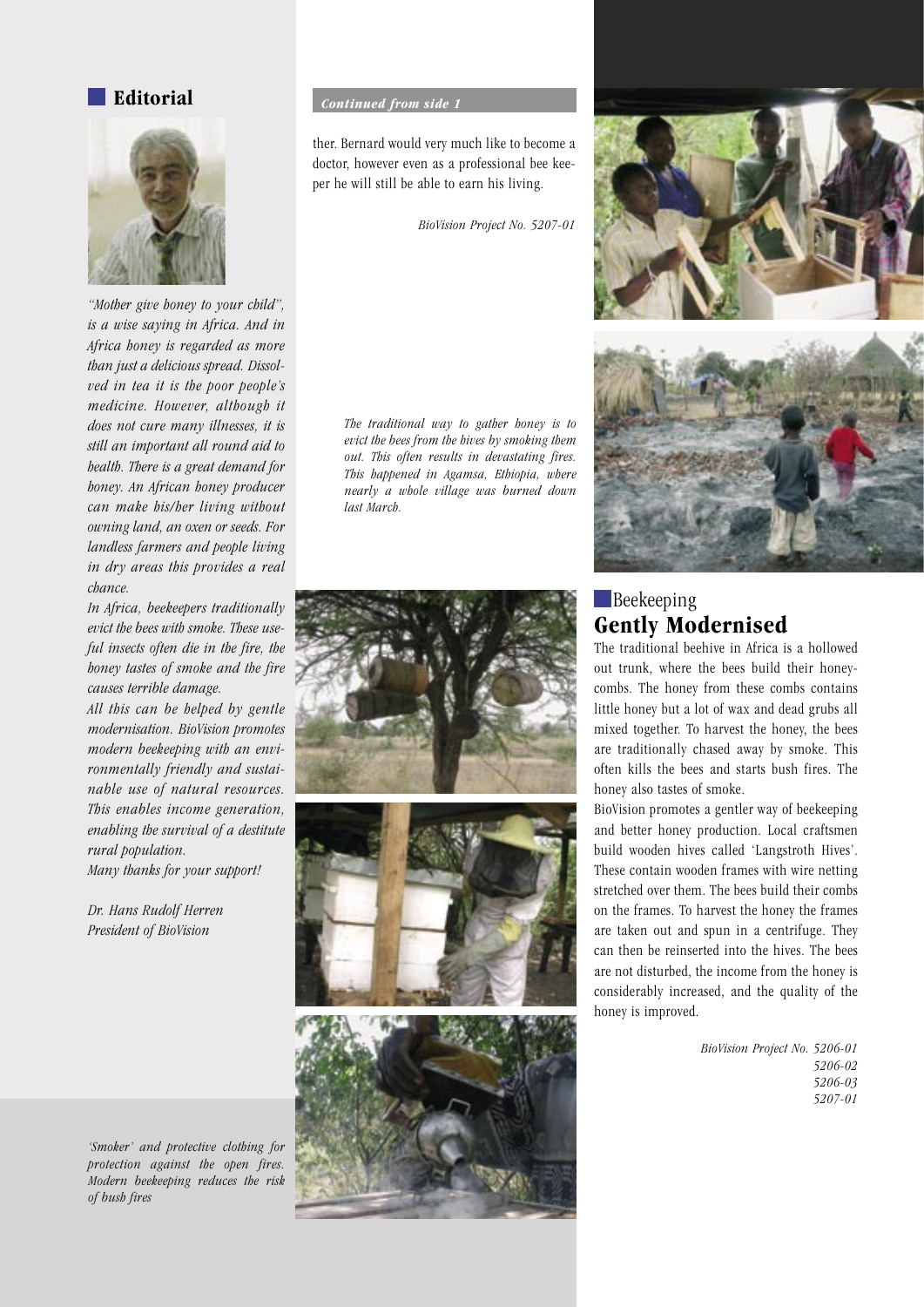

### **A** day in the life of **16-year-old Geoffry Macharia Mully Children's Home, Ndalani, Kenya**

"As soon as the bell rings at 5.00 am, I eagerly get out of bed and take a shower. I look forward to a new day of hard work. I want to use of my opportunity in the orphanage where I live, as I want to improve my life. My role models are the 22 students in my orphanage who have been admitted to university. My dream is to one day become an Agronomist. After dressing myself, I hurry to the school building. At 5.15 am I start with my prep studies. The early mornings are normally cool and the day light bright enough to study. At 6.45 am I have my breakfast and by

7.00 pm., I complete all the necessary housework such at cleaning the dishes and the toilets. At the moment, my task is to mop our dormitories. I share the dormitories with 18 other boys who are more or less the same age as me. Each of us have a tin box-like suitcase where we put in our personal stuff. We usually place our tin boxes next to the double -decker beds. I am one of the lucky ones as I have my own bed and do not have to share it with anyone.

Before I came here, I lived with my family in Eldoret. My father was an alcoholic and whenever he was drunk he would beat us. We often took refuge at our neighbours` house. My parents divorced. Three of my brothers stayed behind with my father but they soon found themselves on the streets. My two sisters and I went to live with my mother. One day however, my mother had a bad bus accident. Many people lost their lives. My mum survived but with serious injuries and had to be hospitalised. We then went to live with our grandmother who unfortunately died shortly thereafter. I too found myself on the streets. I got into bad company and was often drunk and did bad things. One day, I was hit by a car and was brought here to Mully Children's Family Home. I was given a bath and taken good care of. I was given food, clean clothes, a roof over my head and I felt loved. I am now moving forward in my life. I would like to help my mother and my siblings who still live in Eldoret.

Our school lessons begin at 7.30 am and go on until 1.00 pm After a short lunch break, we go back to school until 4.00 pm. My favourite subjects are Biology, Geography, Physics and Chemistry. My hobby is gardening and I plant fruits and vegetables. I am also a member of the Bee Club which I joined one year ago. Being a member of this club gives me perspective in my life. Perhaps, I could one day produce honey and sell it to earn some money. In anycase, I am prepared to make use of any chance that comes my way in order to be a worthy Kenyan.

At 5.30 pm, we have our dinner. We attend prayers together. When we have electricity, we usually go to the class rooms for our prep studies. At 9.30 pm, I go to bed and fall asleep immediately. Every night I have the same dream - that I am someone important and that I have a job which is useful and is helpful to other people."

*by Peter Lüthi*

#### **••** Nigthligths from Africa **Beeswax: Making use of rather than throwing the wax away.**

Beeswax is of little use in Africa because it goes soft in the heat. BioVision, together with TERRA VERDA Biogourmet AG, in Kenya is now manufacturing nightlights from beeswax for export to Switzerland. This gives an additional income to the farmers.

The sets can be bought in Swiss Claro-shops or ordered from Terre Verde for CHF 8.80 or online at www.terraverde.tv tel: 044 342 10 00



#### **Example Students Support BioVision Killing two birds with one stone**

"Eat and do good" is the slogan under which students of the ETH Zurich cooked for their colleges on the 18th of May. The event was successful. They sold 800 lunches for a clear profit of CHF 3,400. "We are happy to give the money to the project for Tsetse control in East Africa", said the joint initiator Rahel Kilchsperger (middle) from Globo Verde.

The farmers at the Tsetse control project thank their sponsors because now they will be able to catch many more tsetse flies…